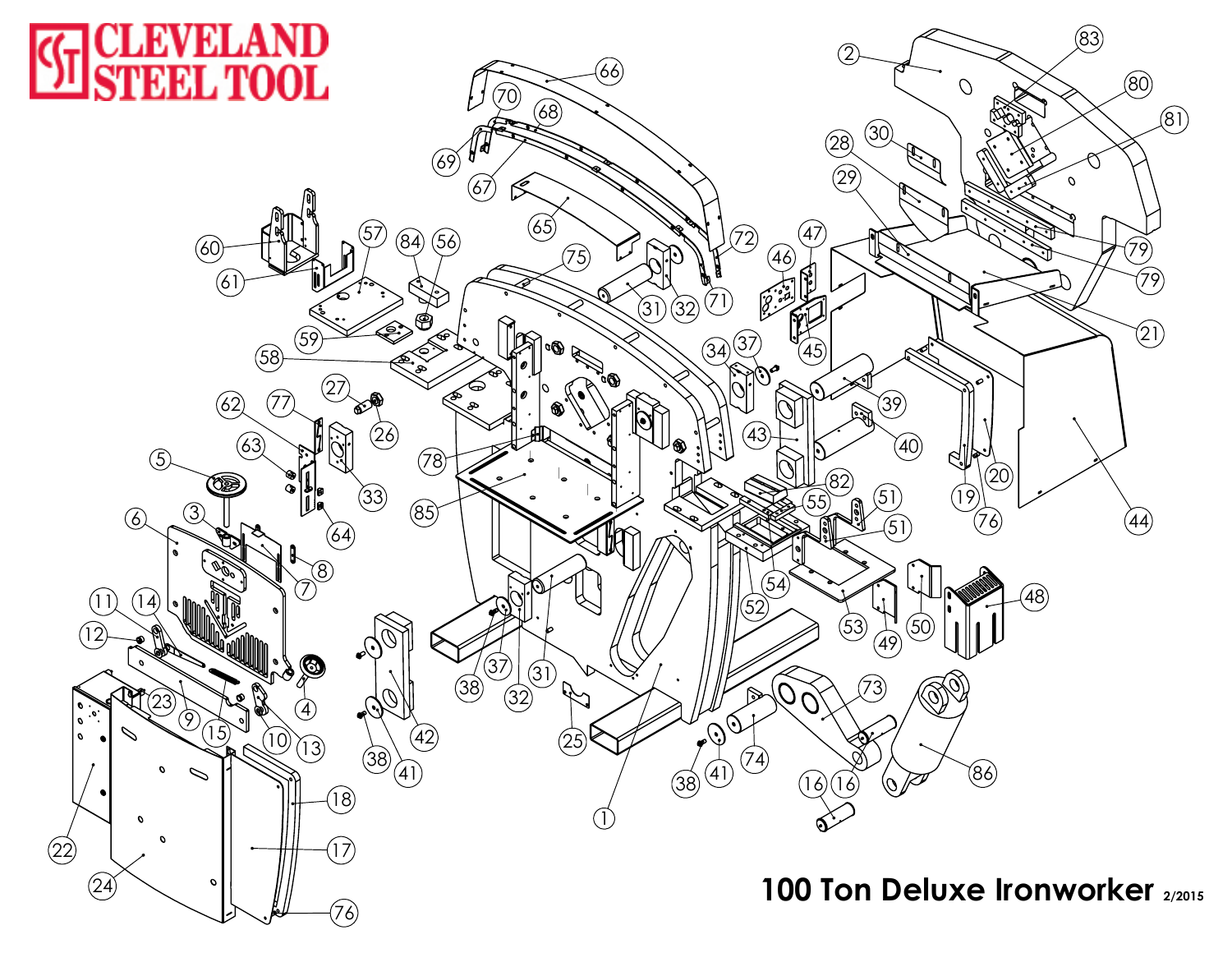| ITEM NO.       | <b>PART NUMBER</b> | <b>DESCRIPTION</b>                          | QTY.           |
|----------------|--------------------|---------------------------------------------|----------------|
| 1              | <b>FR100DX</b>     | Main Frame Assy N100DLX                     | 1              |
| $\overline{2}$ | <b>CE-100DX</b>    | Center Assy. N100DLX                        | 1              |
| 3              | HD602              | Holddown - Sleeve Assy 65-120T              | $\mathbf{1}$   |
| 4              | <b>HD428</b>       | Holddown Bolt Assy- Flat 65-<br>100DLX      | 1              |
| 5              | HD603              | Handwheel Assy 65-120T                      | 1              |
| 6              | GRD619             | Guard Assy - Angle Holddown<br>100DLX       | $\mathbf{1}$   |
| 7              | <b>GRD650</b>      | Guard - Front Rod Shear100DLX               | 1              |
| 8              | HM651              | Rod Shear Slide 100TD                       | $\overline{2}$ |
| 9              | HD599              | Holddown - Flat Bar 100TD                   | $\mathbf{1}$   |
| 10             | HD263              | Spacer - Swing link Holddown                | $\overline{2}$ |
| 11             | HD240              | Swing Link 65-120T                          | $\mathbf{1}$   |
| 12             | <b>HD258</b>       | Bushing - Swing Link Holddown               | $\overline{2}$ |
| 13             | HD239              | Swing Link w/Cam N65-120T                   | $\mathbf{1}$   |
| 14             | <b>HD744</b>       | Spring Hook Flat Return 100TD               | $\mathbf{1}$   |
| 15             | HM-SC1030-S        | Spring - V 20                               | $\mathbf{1}$   |
| 16             | CY0102-05          | Pin - Top/Bottom Cylinder 100TD             | $\overline{2}$ |
| 17             | <b>GRD499</b>      | Guard - Cyl Cover Frt<br>75,100,100DLX      | $\mathbf{1}$   |
| 18             | FO547              | Foam Gasket 75,100,100DLX                   | 1              |
| 19             | FO551              | Foam Gasket Back 100TD                      | $\mathbf{1}$   |
| 20             | <b>GRD507</b>      | Guard - Cyl Cover Back 100DLX               | $\mathbf{I}$   |
| 21             | <b>TA448</b>       | Drop Off Table Assy 100DLX                  | 1              |
| 22             | Elec. Enclosure    | Electrical Encl. Call for Part<br>Number    | 1              |
| 23             | CB031036C500       | Starter Mount 1/4"                          | 4              |
| 24             | <b>GRD509</b>      | Guard Assy - Front Link 100DLX              | 1              |
| 25             | <b>GRD510</b>      | Guard Cyl Lower 100TD                       | 1              |
| 26             | GIB10015-04761     | Nut - Gib Pin 50-120T                       | 16             |
| 27             | GIB0128-04GL       | Gib Assy - Greaseless 25 - 120T             | 16             |
| 28             | <b>GRD652</b>      | Guard - Angle Drop Off 100DLX               | 1              |
| 29             | <b>GRD440</b>      | Guard - Flat Drop off<br>75,100,100DLX      | 1              |
| 30             | <b>GRD453</b>      | Guard - Back Rod Shear Drop<br>Off 100DLX   | 1              |
| 31             | PS0729-00          | Pin - Guide Block Top-Bottom<br>100TD, 120T | 4              |

| ITEM NO. | <b>PART NUMBER</b> | <b>DESCRIPTION</b>                           | QTY.           |
|----------|--------------------|----------------------------------------------|----------------|
| 32       | GB120-58           | Guide Block 100TD, 120T                      | 5              |
| 33       | GB430              | Guide Block w/Stroke Control<br>100TD        | $\mathbf{1}$   |
| 34       | GB514              | Guide Block Bottom Back 100TD                | 2              |
| 37       | HM0116-04          | Washer 3" OD X .531 ID X.188                 | $\overline{7}$ |
| 38       | HM185-00           | 1/2-13 Grease Bolt Assy.                     | 11             |
| 39       | PH410              | Link Pin 100TD                               | $\overline{2}$ |
| 40       | LI115-46           | Retainer Block Link Pin<br>65,75,100,E11065  | 3              |
| 41       | OS5634             | Washer 3.5"OD X .562 ID                      | 3              |
| 42       | LI115-30-2         | Link Assy No 1/2-13 Holes                    | $\mathbf{1}$   |
| 43       | LI115-30           | Link Assy<br>65,75,100,100DX,E11065          | $\mathbf{1}$   |
| 44       | CO503              | Cover Motor Assy N100DLX                     | $\mathbf{I}$   |
| 45       | HM546              | <b>Accessory Hose Backet</b><br>65,75,100T   | 1              |
| 46       | HM545              | Acc M12 Backet 65,75,100T                    | $\mathbf{I}$   |
| 47       | HM493              | Bracket - Auto Cut and Light                 | $\mathbf{1}$   |
| 48       | <b>GRD598</b>      | Guard - Notcher Assy 100TD                   | $\mathbf{1}$   |
| 49       | <b>GRD306</b>      | Guard - Notcher Side Angle<br>100DLX         | $\mathbf{1}$   |
| 50       | GRD306-2           | Guard - Notcher Side Angle<br>Back 100TD     | $\mathbf{1}$   |
| 51       | <b>GRD454</b>      | Notcher Guard Backing Plate<br>.500 100TD    | $\overline{2}$ |
| 52       | TA85-15            | Table Notcher Top 120/100Dx                  | $\mathbf{1}$   |
| 53       | <b>TA270</b>       | Table - Notcher Standard<br>100D, 120T       | $\mathbf{1}$   |
| 54       | BL100-37           | Blade - Notcher Bottom 6-1/4                 | $\overline{2}$ |
| 55       | BL125-22-01        | Blade - Notcher Bottom 4-1/4                 | $\mathbf{1}$   |
| 56       | PH222-00           | Punch Nut Standard                           | 1              |
| 57       | TA85-35            | Table - Top Punch 100TD, 120T                | 1              |
| 58       | TA85-36            | Table - Die Spacer 100TD, 120T               | 1              |
| 59       | TA85-34            | Table Backup Plate 100TD, 120T               | 1              |
| 60       | <b>GRD476</b>      | Stripper Bar Assy 100DLX                     | 1              |
| 61       | <b>GRD565</b>      | Guard Assy - Stripper Back<br>100TD          | 1              |
| 62       | SC431 Assy         | <b>Stroke Control Bracket Assy</b><br>100DLX | 1              |
| 63       | HD65070SP-KNOB     | Knob - Guard 40-60T                          | $\overline{2}$ |